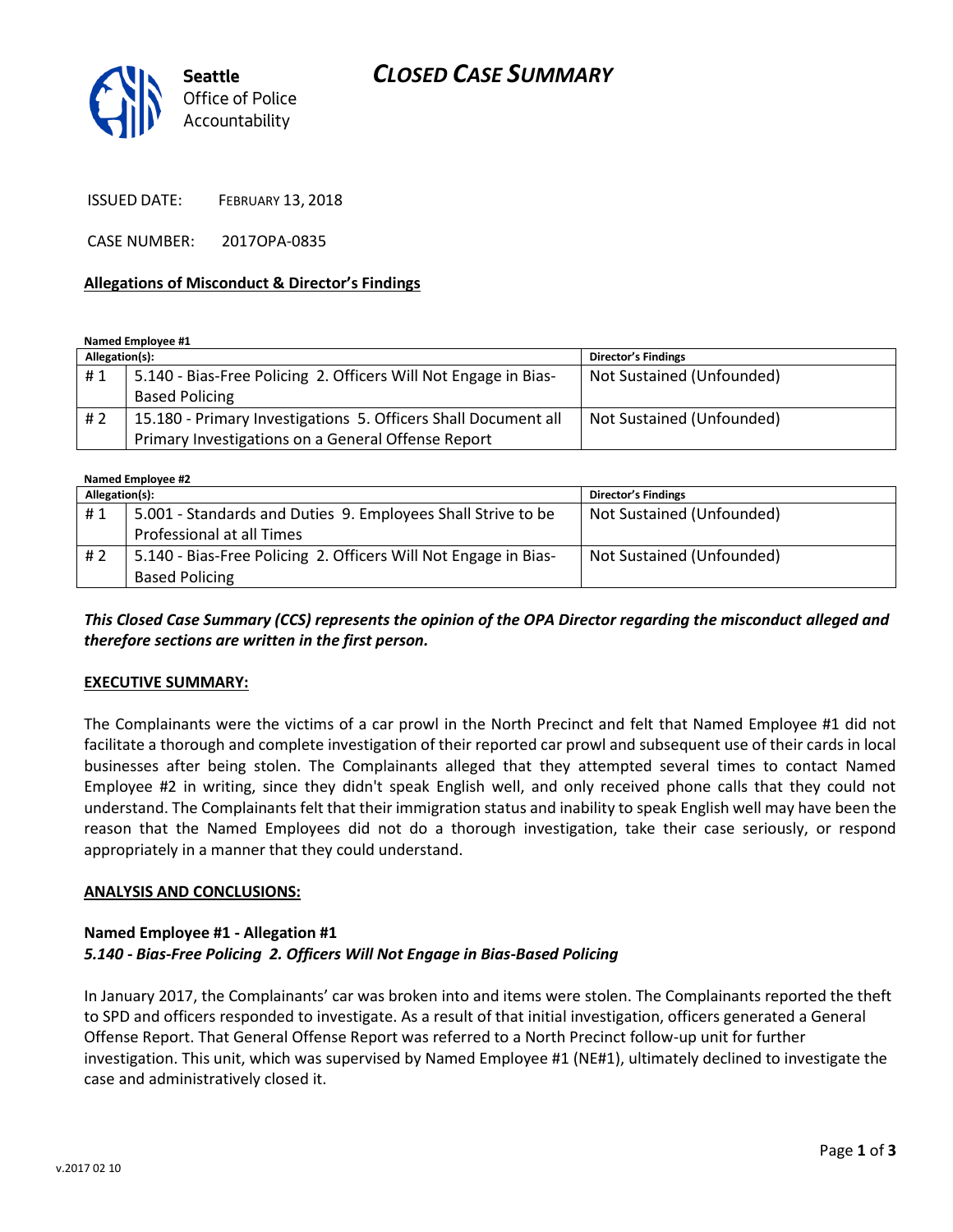

# *CLOSE CASE SUMMARY*

OPA CASE NUMBER: 2017OPA-0835

The Complainants both self-identify as immigrants. They are both native Russian speakers and, per their own characterization, neither speaks nor reads English proficiently. They stated that they attempted to contact NE#1 on multiple occasions to determine what action was being taken on their complaint and they received no written response from him. They further alleged that they sent Named Employee #2 (NE#2) several letters containing their complaints; however, all they received were two voicemails from NE#2 that they could not understand.

In their complaint to OPA, the Complainants intimated their belief that their case was not worked on and given the attention it deserved because of their immigration status and lack of English language proficiency.

At his OPA interview, NE#1 explained that he made the decision to close out the case without further investigation. When asked why he did so, NE#1 stated that it was a "numbers game." NE#1 indicated that his precinct received approximately 16,000 complaints annually, which were split between four detectives. Based on North Precinct resources and based on the fact that the items and money stolen was almost certainly untraceable and below the limit for charging a felony offense, he made the decision to not conduct a further investigation. I note that there is no indication that NE#1 ever informed the Complainants in writing that their case would not be further investigated.

With regard to the Complainants' allegation of bias, while I understand their frustration at their case not being completely investigated and the theft solved, I do not believe that there was any bias on NE#1's part. I find that, instead, the lack of an investigation that satisfied the Complainants was caused by a simple lack of resources on the part of SPD coupled with an overwhelming amount of cases. Accordingly, I recommend that this allegation be Not Sustained – Unfounded.

### Recommended Finding: **Not Sustained (Unfounded)**

### **Named Employee #1 - Allegation #2** *15.180 - Primary Investigations 5. Officers Shall Document all Primary Investigations on a General Offense Report*

SPD Policy 15.180-POL-5 requires that officers document all primary investigations on a General Offense Report. Here, a General Offense Report was generated by the officers who initially responded to take the Complainants' complaint. NE#1 indicated, however, that he did not refer the General Offense Report to one of his detectives for further investigation due to the amount in controversy and the fact that he had significant staffing and resource limitations and simply did not have the wherewithal to investigate this case.

I do not read this section of the policy to require that a follow-up unit investigate the facts set forth in a General Offense Report, only that it be generated and that it be thorough and complete, which it was in this case.

While also not a requirement of this section of the policy, I note that NE#1 reported that he did make telephone contact with the Complainants on several occasions. He declined to write the Complainants a letter, per their request, but explained that he did not have the capacity to do so in every case that was not investigated and administratively closed.

For these reasons, I find that there is no indication in the record that NE#1 violated this section of the policy. As such, I recommend that this allegation be Not Sustained – Unfounded.